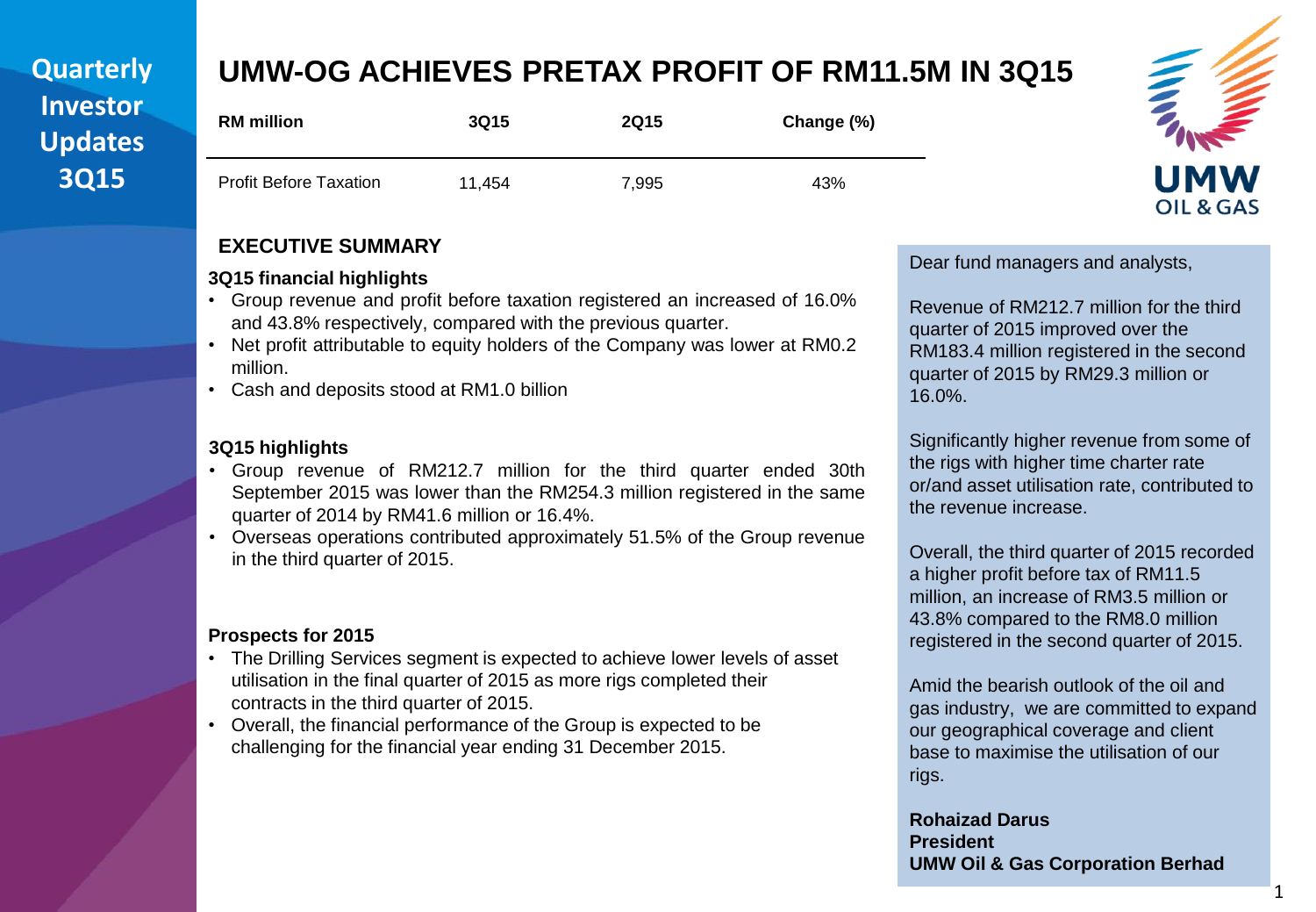# **UMW OIL & GAS CORPORATION BERHAD Group Income Statement**

|                                          | 3Q15<br><b>RM</b> '000 | 2Q15<br>RM'000 | 3Q14<br>RM'000 | FY 2014<br>RM'000 | FY 2013<br>RM'000 | % change<br>$(Q-O-C)$ |
|------------------------------------------|------------------------|----------------|----------------|-------------------|-------------------|-----------------------|
| Revenue                                  | 212,697                | 183,374        | 254,321        | 1,014,903         | 737,752           | $-16%$                |
| Share of Profits of Associated Companies | 147                    | 106            | 117            | 550               | 485               | 26%                   |
| <b>Profit Before Taxation</b>            | 11,454                 | 7,995          | 75,846         | 284,156           | 206,849           | $-85%$                |
| Net Profit Attributable To Shareholders  | 218                    | 4,456          | 66,061         | 251,996           | 189,147           | $-100%$               |
|                                          |                        |                |                |                   |                   |                       |

#### **Prospects Drilling Services Segment**

- **for 2015** • In September 2015, UMW NAGA 8, our latest addition of premium offshore jack-up rig was mobilised to offshore Sarawak to commence drilling services under the contract with SapuraKencana Energy Peninsula Malaysia Inc, SapuraKencana Energy Sarawak Inc and SapuraKencana Energy Sabah Inc for the provision of drilling rig services for eighteen (18) firm wells and three (3) optional wells.
	- In October 2015, UMW NAGA 7 secured a contract with PETRONAS Carigali Sdn Bhd for the provision of drilling rig services for seven (7) firm wells and one (1) plus one (1) well. UMW NAGA 7 was mobilised to offshore Sabah in early November 2015.
	- The Drilling Services segment is expected to achieve lower levels of asset utilisation in the final quarter of 2015 as more rigs completed their contracts in the third quarter of 2015.

#### **Oilfield Services Segment**

• For the remaining quarter of 2015, unfavourable impact from low oil prices on demand for OCTG threading and repair services is expected to continue. As such, profitability of the Oilfield Services segment is likely to remain flat in the fourth quarter of 2015.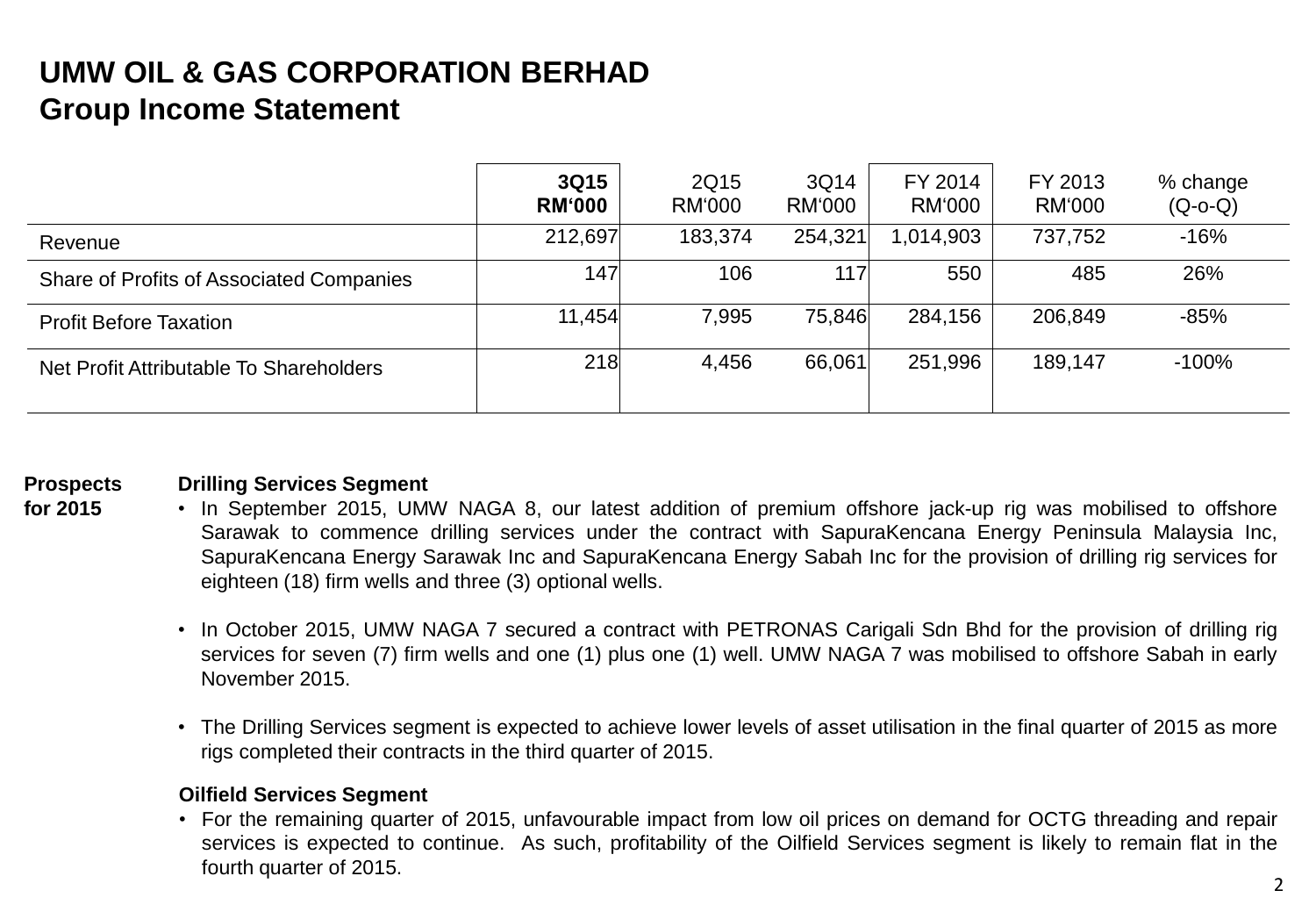# **BUSINESS SEGMENT – DRILLING SERVICES Segmental Reporting**

|                               | 3Q15<br><b>RM</b> '000 | 2Q15<br><b>RM'000</b> | 3Q14<br><b>RM'000</b> | FY 2014<br>RM'000 | FY 2013<br><b>RM'000</b> | % change<br>$(Q-O-Q)$ |
|-------------------------------|------------------------|-----------------------|-----------------------|-------------------|--------------------------|-----------------------|
| Revenue                       | 203,737                | 173,802               | 242,325               | 968,619           | 693,720                  | $-16%$                |
| <b>Profit Before Taxation</b> | (18, 954)              | 5,084                 | 72,758                | 272,838           | 191,009                  | $-126%$               |

- **Results** In the third quarter of 2015, the Drilling Services segment contributed revenue of RM203.7 million or 95.8% of the total revenue of RM212.7 million, a decrease of RM38.6 million or 16% over the RM242.3 million recorded in the same quarter of 2014. The reduction in revenue was mainly due to :
	- a. lower time charter rates; and
	- b. lower utilisation of some of the assets in the Group during the third quarter of 2015.
	- However, the following positive factors mitigated the revenue reduction:
		- a. additional revenue contribution from a new jack-up rig, UMW NAGA 6, which commenced operations in October 2014;
		- b. higher utilisation rate achieved by UMW NAGA 5; and
		- c. translation gains from the appreciation of United States Dollar against Ringgit Malaysia.
- **Highlights** • Consequently, the Drilling Services segment incurred a loss of RM19.0 million in contrast with the profit before tax of RM72.8 million achieved in the third quarter of 2014, a reduction of RM91.8 million. Lower time charter rates and lower levels of asset utilisation recorded by some of the rigs mainly accounted for the loss in the third quarter of 2015.
- **Prospects for 2015** • In September 2015, UMW NAGA 8, our latest addition of premium offshore jack-up rig was mobilised to offshore Sarawak to commence drilling services under the contract with SapuraKencana Energy Peninsula Malaysia Inc, SapuraKencana Energy Sarawak Inc and SapuraKencana Energy Sabah Inc for the provision of drilling rig services for eighteen (18) firm wells and three (3) optional wells.
	- In October 2015, UMW NAGA 7 secured a contract with PETRONAS Carigali Sdn Bhd for the provision of drilling rig services for seven (7) firm wells and one (1) plus one (1) well. UMW NAGA 7 was mobilised to offshore Sabah in early November 2015.
	- The Drilling Services segment is expected to achieve lower levels of asset utilisation in the final quarter of 2015 as more rigs completed their contracts in the third quarter of 2015.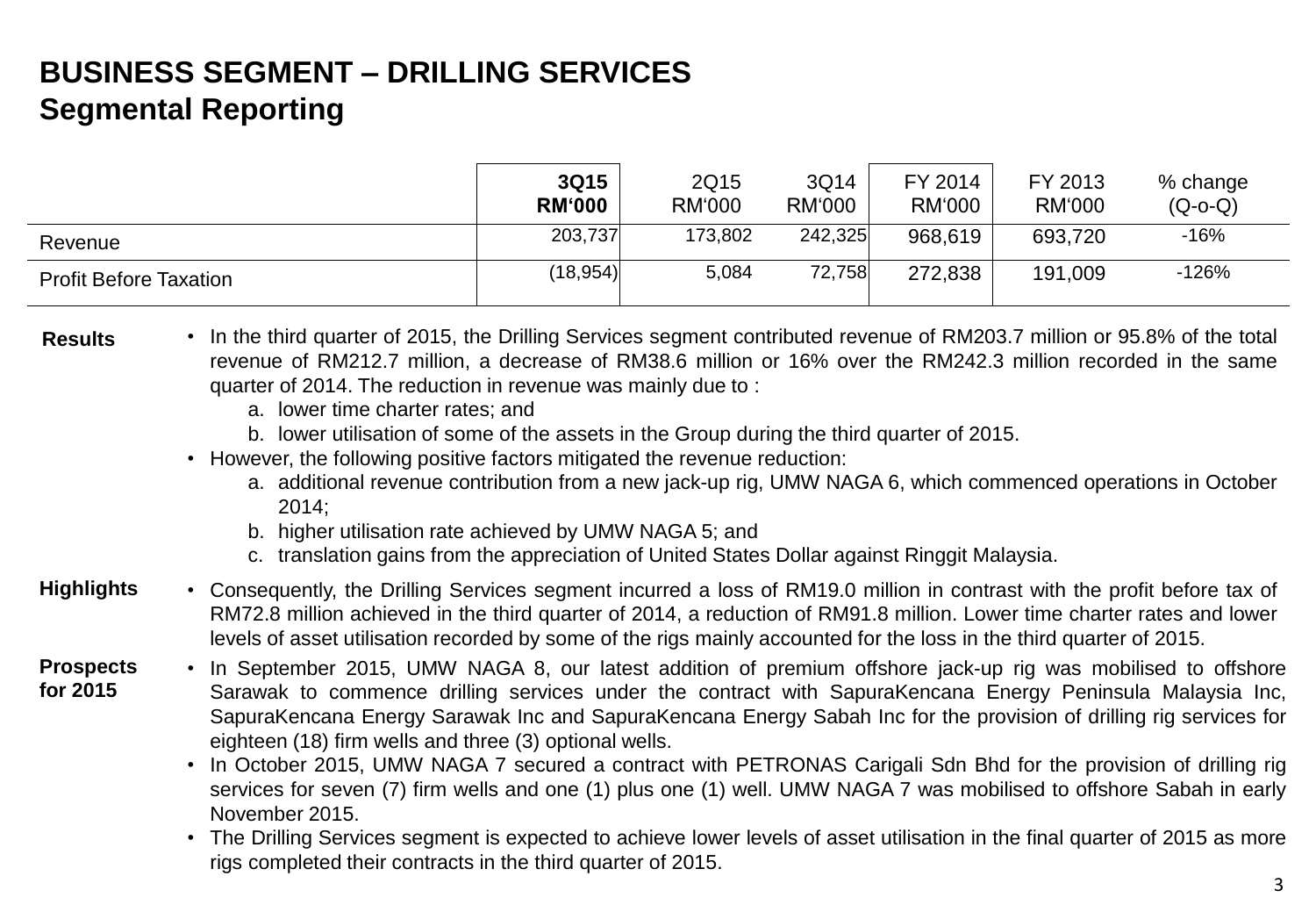# **BUSINESS SEGMENT – OILFIELD SERVICES Segmental Reporting**

|                               | 3Q15<br><b>RM'000</b> | 2Q15<br><b>RM'000</b> | 3Q14<br><b>RM'000</b> | FY 2014<br>RM'000 | FY 2013<br><b>RM'000</b> | % change<br>$(Q-O-Q)$ |
|-------------------------------|-----------------------|-----------------------|-----------------------|-------------------|--------------------------|-----------------------|
| Revenue                       | 8,960                 | 9,572                 | 11,996                | 46,284            | 43,622                   | $-25%$                |
| <b>Profit Before Taxation</b> | 734                   | 939                   | 1,197                 | 8,790             | 7,436                    | $-39%$                |

- **Results** In the third quarter of 2015, the Oilfield Services segment contributed revenue of RM9.0 million or 4.2% of the total revenue of RM212.7 million, a reduction of RM3.0 million or 25% over the RM12.0 million registered in the same quarter of 2014. Lower revenue recorded by the Group's operations in Labuan, Thailand and China resulted in the revenue decrease.
- **Highlights** In line with lower revenue, the Oilfield Services segment reported a lower profit before tax of RM0.7 million in the third quarter of 2015 compared to the RM1.2 million recorded in the same quarter of 2014, a decrease of RM0.5 million.

#### **Prospects**

**for 2015** • For the remaining quarter of 2015, unfavourable impact from low oil prices on demand for OCTG threading and repair services is expected to continue. As such, profitability of the Oilfield Services segment is likely to remain flat in the final quarter of 2015.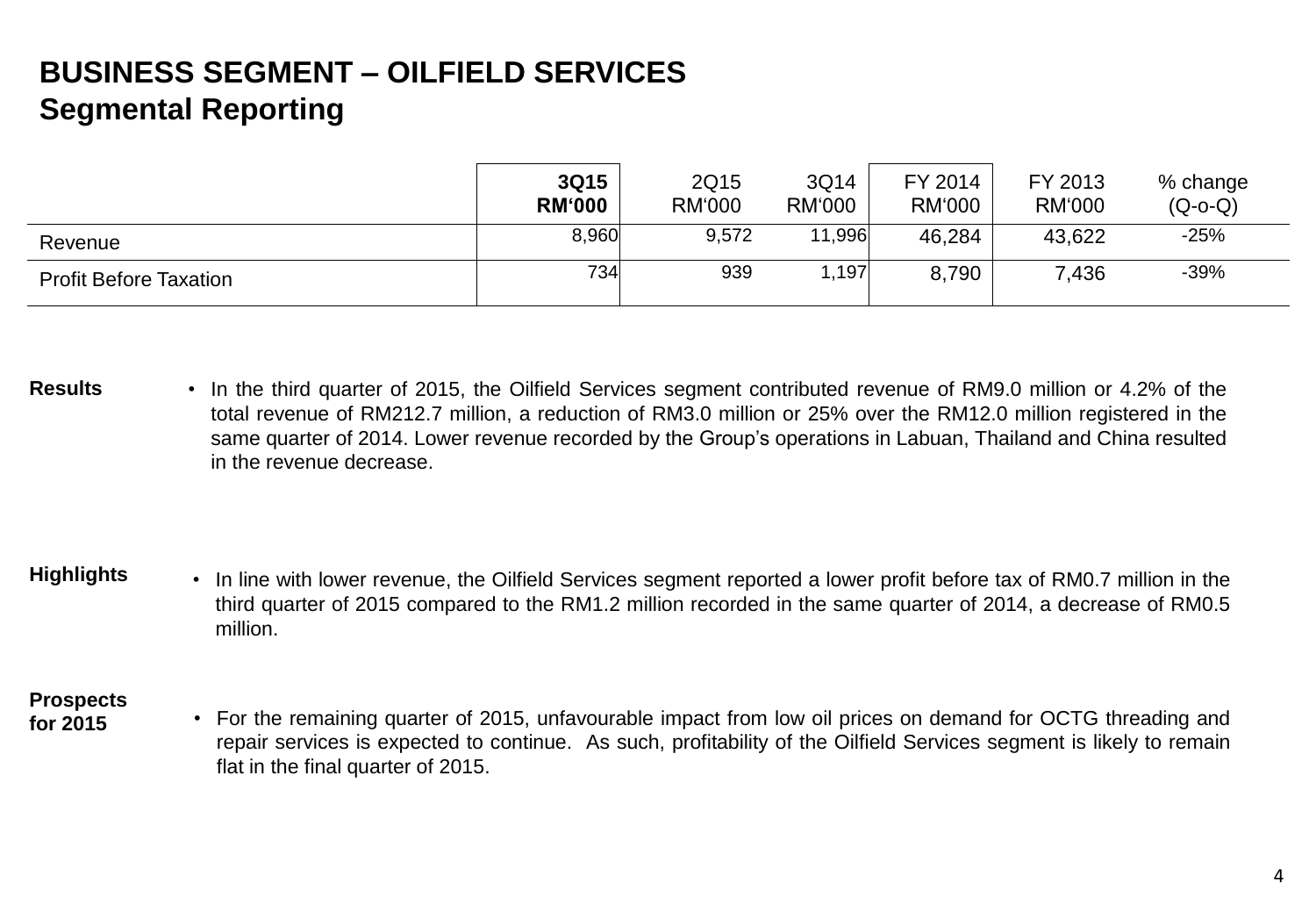## **UMW OIL & GAS CORPORATION BERHAD Investor Consolidated Statement of Financial Position**

|                                          | At<br>30/09/2015<br><b>RM'000</b> | At<br>30/06/2015<br><b>RM'000</b> | At<br>31/12/2014<br><b>RM'000</b> |
|------------------------------------------|-----------------------------------|-----------------------------------|-----------------------------------|
| <b>TOTAL ASSETS</b>                      | 8,277,567                         | 6,620,145                         | 5,755,964                         |
| <b>Investment in Associates</b>          | 2,333                             | 2,185                             | 1,950                             |
| Property, Plant & Equipment              | 6,645,572                         | 5,004,685                         | 4,021,981                         |
| Deposits, Cash with Mutual Funds & Banks | 1,058,674                         | 1,127,274                         | 1,178,046                         |
| Inventories                              | 173,208                           | 152,841                           | 116,584                           |
| <b>TOTAL EQUITY</b>                      | 3,855,606                         | 3,422,674                         | 3,207,826                         |
| Long Term Borrowings                     | 1,114,322                         | 994,211                           | 1,010,978                         |
| Short Term Borrowings (include ODs)      | 3,042,400                         | 1,974,732                         | 1,243,871                         |
| <b>Net Assets Per Share (RM)</b>         | 1.7778                            | 1.5792                            | 1.4800                            |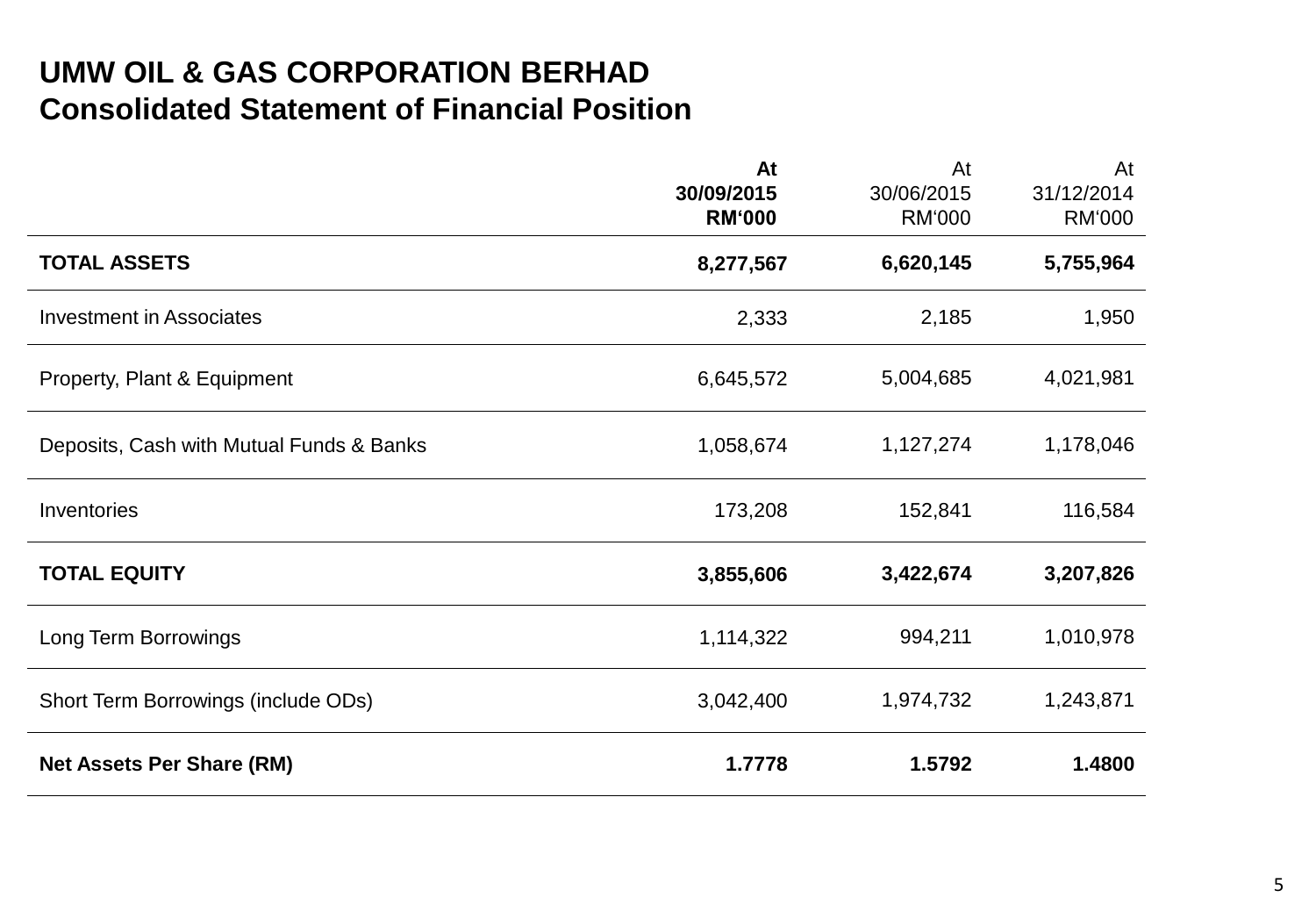# **UMW-OG KEY HIGHLIGHTS FOR 3Q15**



#### **UMW NAGA 8**

- **August 2015: Delivery of UMW NAGA 8, Singapore**
- **September 2015: Mobilised to offshore Sarawak to commence drilling services under the contract with SapuraKencana Energy Peninsula Malaysia Inc, SapuraKencana Energy Sarawak Inc and SapuraKencana Energy Sabah Inc for 18 firm + 3 optional wells**







#### **2 UMW NAGA 7**

- **October 2015: Secured contract with PETRONAS Carigali for 7 firm +1+1 option wells**
- **November 2015: Mobilised to offshore Sabah**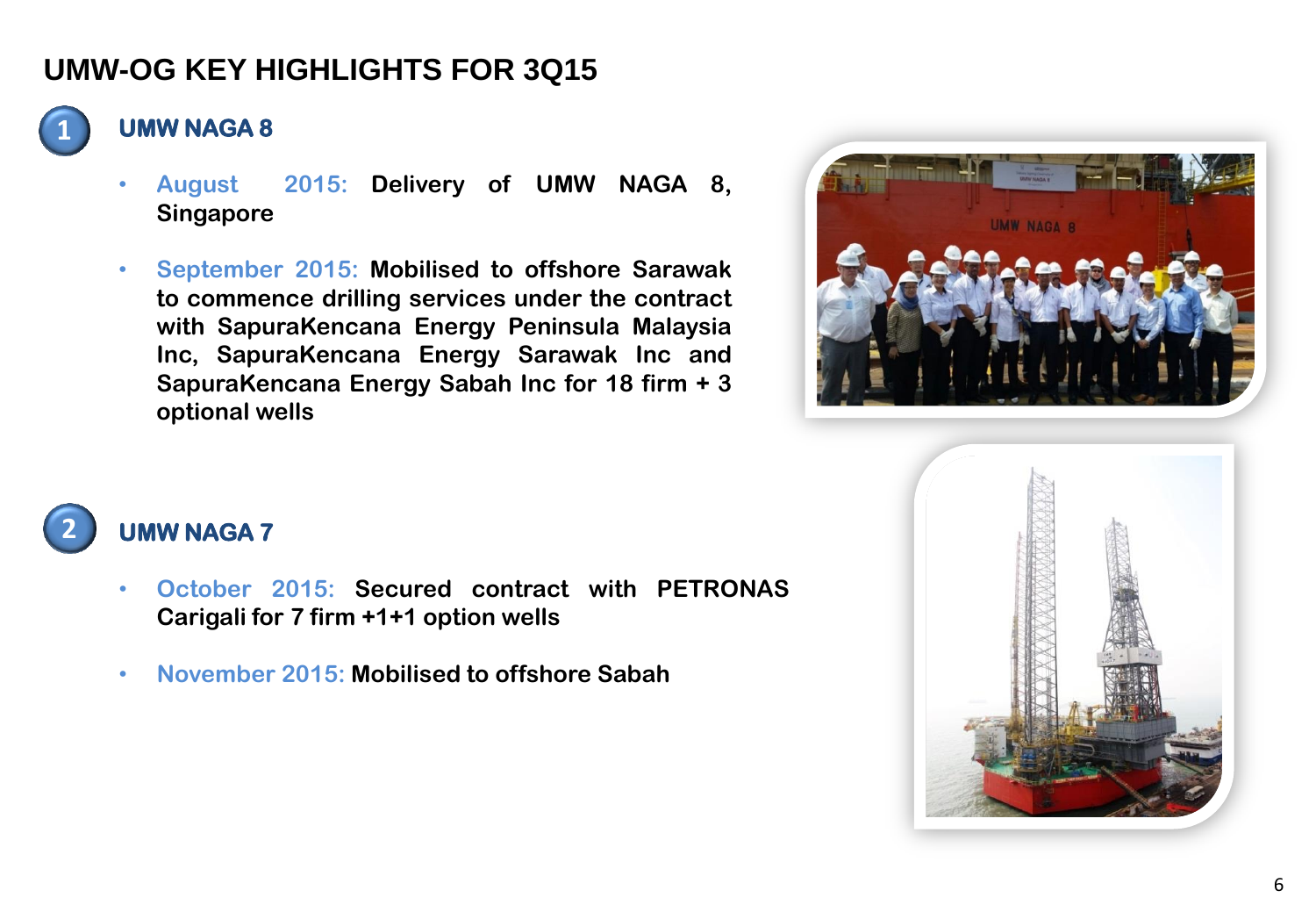# **UMW-OG KEY HIGHLIGHTS FOR 3Q15**

**UMW Drilling Academy** 

**3**

- **July – September 2015: conducted 2 courses with a total of 50 participants.**
- **July: IADC WellSharp Accreditation**
	- $\checkmark$  Driller Course for Surface Stack
	- $\checkmark$  Driller Course for Combined Surface and Subsea Stack
	- $\checkmark$  Supervisor Course for Surface Stack
	- $\checkmark$  Supervisor Course for Combined Surface and Subsea **Stack**